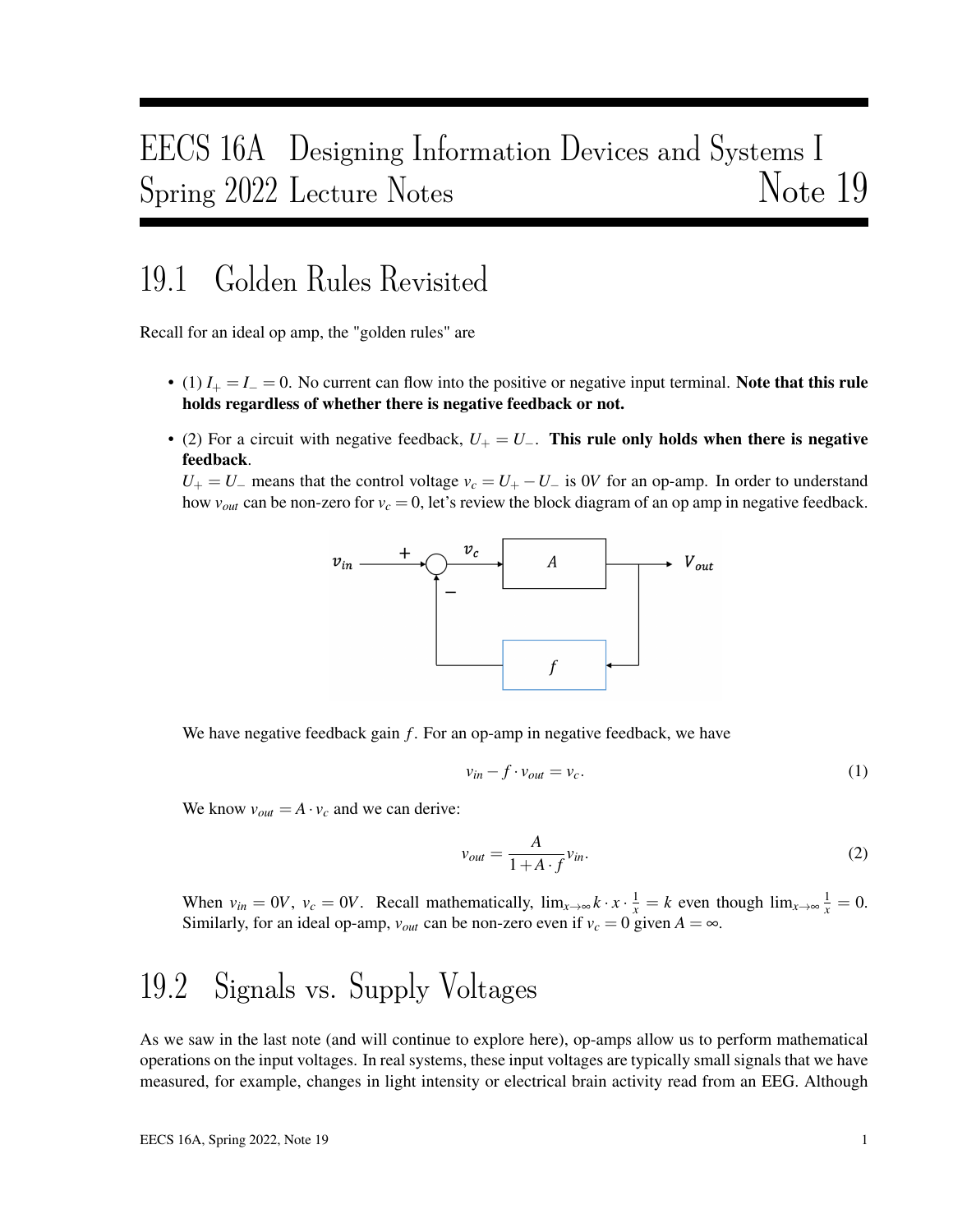these signals are voltages, they are different from the supply voltages of an op-amp because they are typically much smaller and they change over time.

To distinguish, we will use the following symbol to represent time-varying voltage signals:



We will continue to use our standard voltage source to represent static voltages that are used as power supplies (such as those connected to *VSS* and *VDD* of an op-amp). Voltage *signals* generally should not be used to power an op-amp since this would create time-varying behavior of the op amp.

## 19.3 Inverting Amplifier & Negative Feedback

Now let's practice using the golden rules to analyze the circuit we saw earlier:



Let's assume that this circuit is in negative feedback so that we can use golden rule #2, after analyzing the circuit we will show how to check if a circuit is indeed in negative feedback. We know that by applying KCL, we have

$$
I_1 = I_2 + I_-\tag{3}
$$

Using golden rules # 1, we have

$$
I_{-}=0.\t\t(4)
$$

Thus,  $I_1 = I_2$ . Using golden rules #2, we have

$$
u_{-} = u_{+} = 0. \tag{5}
$$

The second equation indicates  $u_2 = 0$ . Using Ohm's law, we have

$$
u_1 - u_2 = I_1 R_1. \tag{6}
$$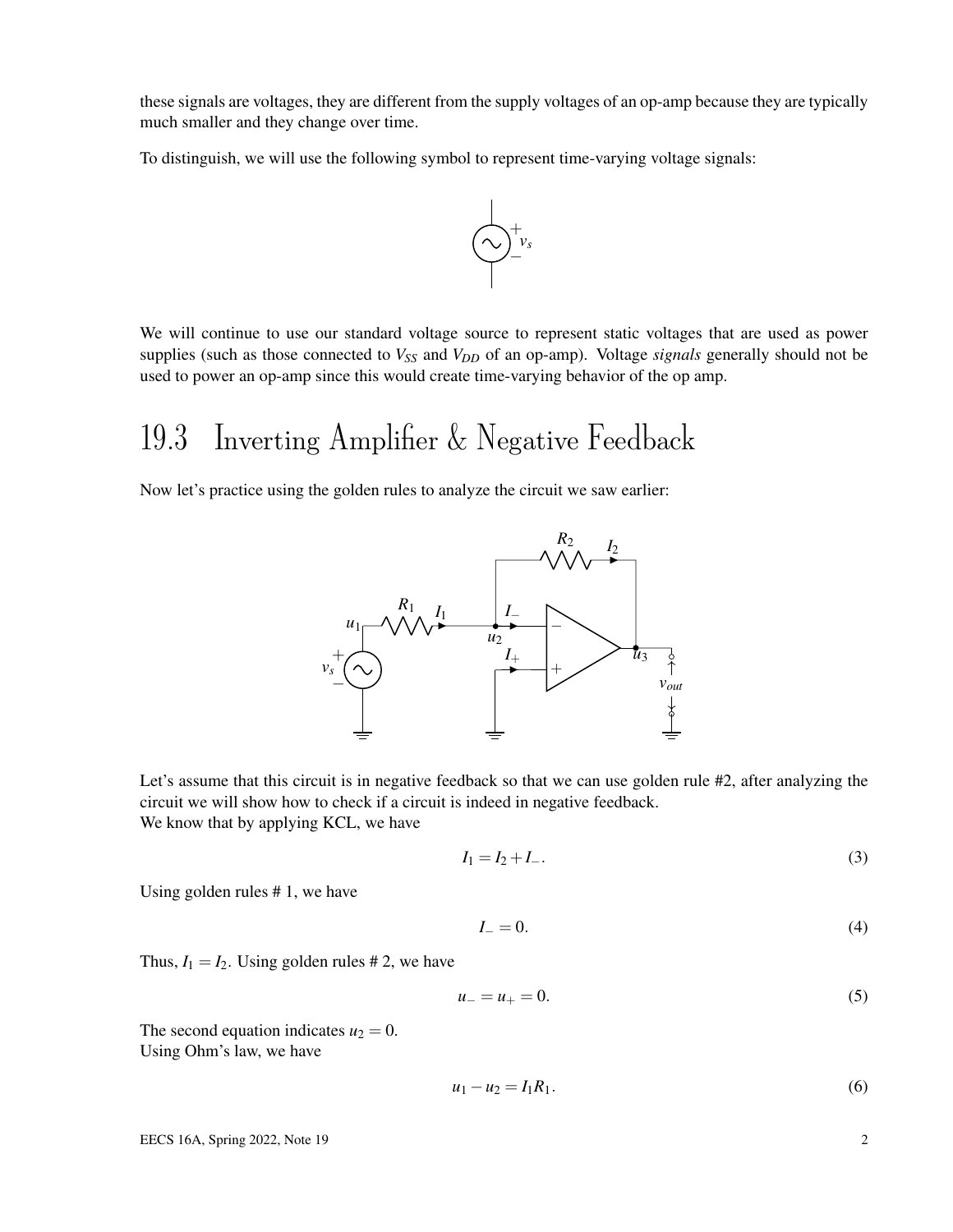$$
u_2 - u_3 = I_2 R_2. \tag{7}
$$

After solving the equations, we get

$$
v_{out} = -\frac{R_2}{R_1}v_{in}.\tag{8}
$$

This circuit is known as "inverting amplifier". It is called "inverting" because it amplifies  $v_{in}$  by some negative factor – <sup>*R*2</sup><sub>*R*2</sub>  $\frac{R_2}{R_1}$ .

### 19.4 Checking for Negative Feedback

We have used golden rule #2 to simplify circuit analysis, now we will show how to check if a circuit is in negative feedback:

- Step 1: Zero out all independent sources. We will zero them out like we did in Thevenin-Norton Equivalencies (Voltage sources become wires and current sources become open circuits).
- Step 2: "Dink" the output, check if the feedback coming from the circuit as a result of "dinking" the output has the opposite direction of "dinking". If the feedback coming from the circuit is in the opposite direction as "dinking" the output, then the circuit is in negative feedback. If not, the circuit is in positive feedback or zero feedback.

Let's use the rules to check some example circuits.

#### Example circuit 1



**Step 1: Zero-out all independent sources.** We can zero-out the independent source  $v_{in}$  in the circuit, and the circuit diagram becomes: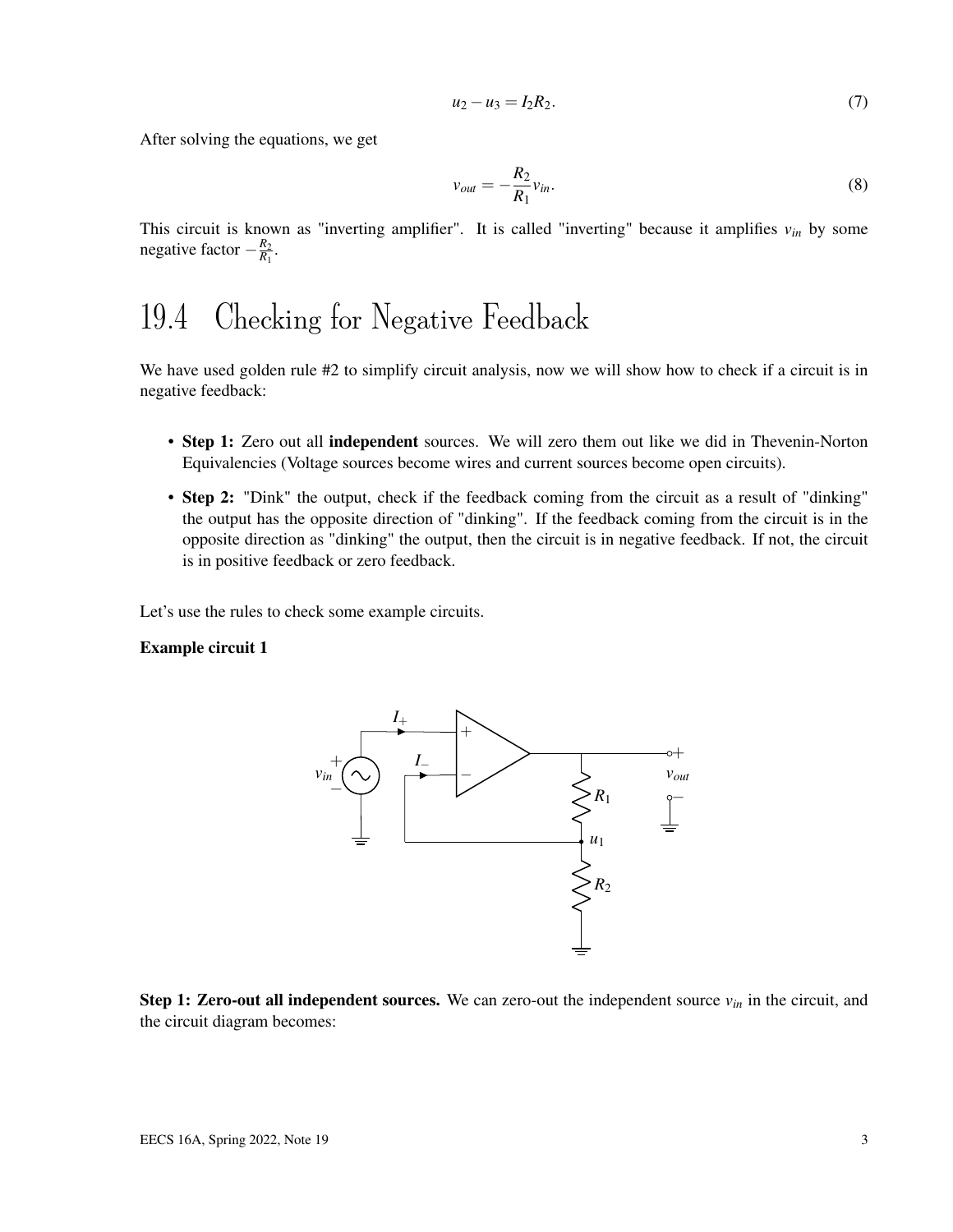

Step 2: "Dink"  $v_{out}$ . If we increase  $v_{out}$ , we know  $u_1$  is going to increase because  $R_1$  and  $R_2$  form a voltage divider circuit. *u*<sub>1</sub> is connected to *u*<sub>−</sub>, so *u*<sub>−</sub> increases, therefore  $v_{in} = u_{+} - u_{-}$  decreases, and thus  $v_{out}$ decreases. So the feedback from the circuit is in the opposite direction, this circuit is in negative feedback.

#### Example circuit 2



Step 1: Zero out all independent sources.



Step 2: "Dink"  $v_{out}$ . If we increase  $v_{out}$ , we know  $u_1$  is going to increase because  $u_1 = v_{out}$ .  $u_1$  is connected to  $u_+$ , so  $u_+$  increases, therefore  $v_{in} = u_+ - u_-$  increases, and thus  $v_{out}$  increases. So the feedback from the circuit is in the same direction, this circuit is in positive feedback.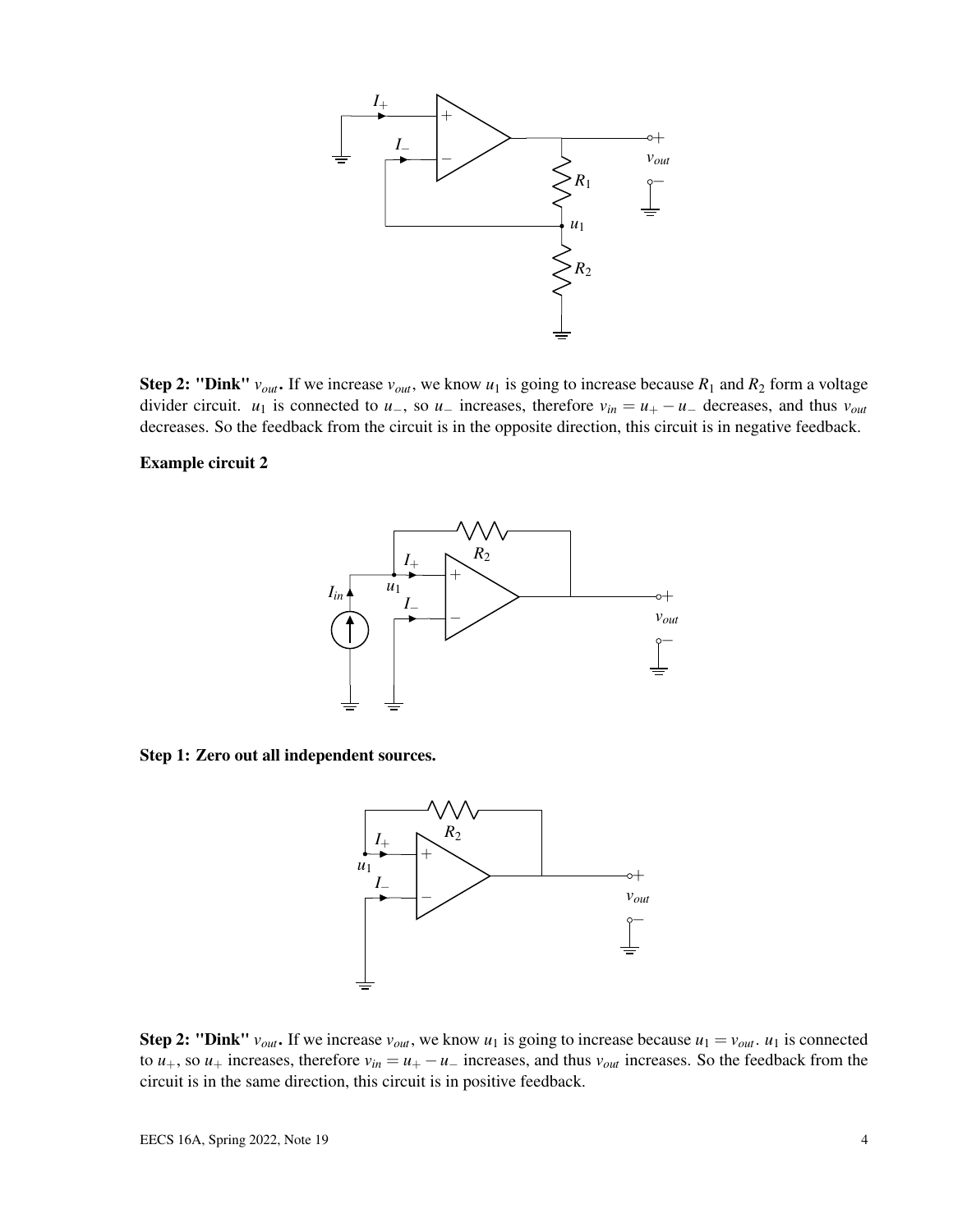#### Example circuit 3



Step 1: Zero out all independent sources. We cannot zero out controlled voltage source −1 · *v<sup>f</sup>* because this is not an independent voltage source.



Step 2: "Dink"  $v_{out}$ . If we increase  $v_{out}$ ,  $v_f$  increases which then decreases  $v = -1 \cdot v_f$ , which then increases  $v_{in} = u_+ - u_-,$  thus  $v_{out}$  increases. The circuit response to the increase in  $v_{out}$  is in the same direction as we "dinked" *vout*. So this circuit is not in negative feedback.

### 19.5 Non-inverting & Inverting Amplifiers

There are two important categories of amplifier circuits that you should be familiar with, they are noninverting amplifier and inverting amplifier:

• Non-inverting Amplifier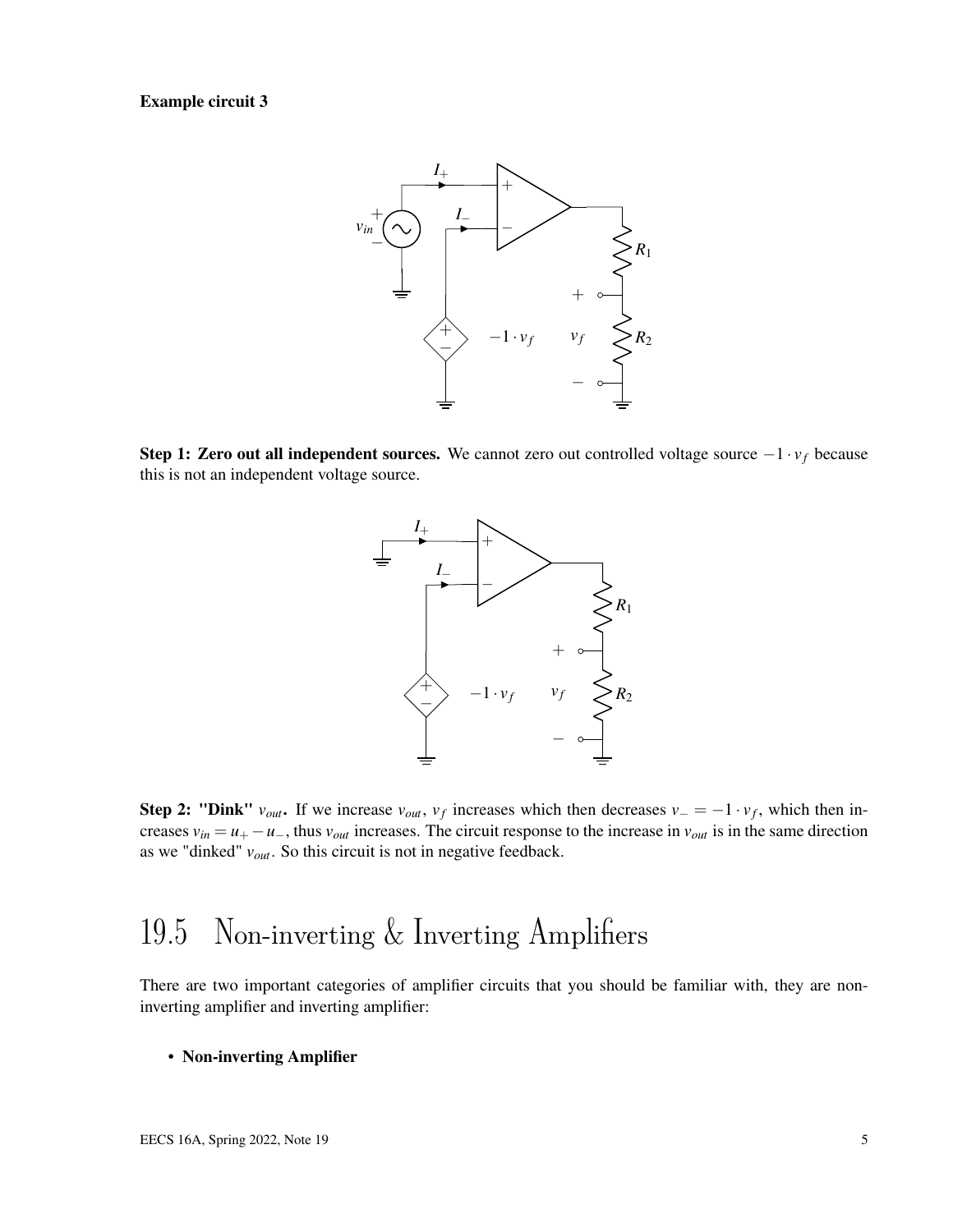

For the non-inverting amplifier circuit, we have

$$
v_{out} = (1 + \frac{R_1}{R_2}) \cdot v_{in}.
$$
\n(9)

• Inverting Amplifier



For the inverting amplifier circuit, we have

$$
v_{out} = -\frac{R_2}{R_1} \cdot v_{in}.\tag{10}
$$

## 19.6 Artificial Neuron Example

Neurons in our brain are interconnected. The output of a single neuron is dependent on inputs from several other neurons. We can represent this idea with vector-vector multiplication, in which the output a linear combination of several inputs.

$$
\begin{bmatrix} a_1 & a_2 \end{bmatrix} \cdot \begin{bmatrix} x_1 \\ x_2 \end{bmatrix} = a_1 \cdot x_1 + a_2 \cdot x_2 \tag{11}
$$

To build an artificial neuron, we use the following circuit model: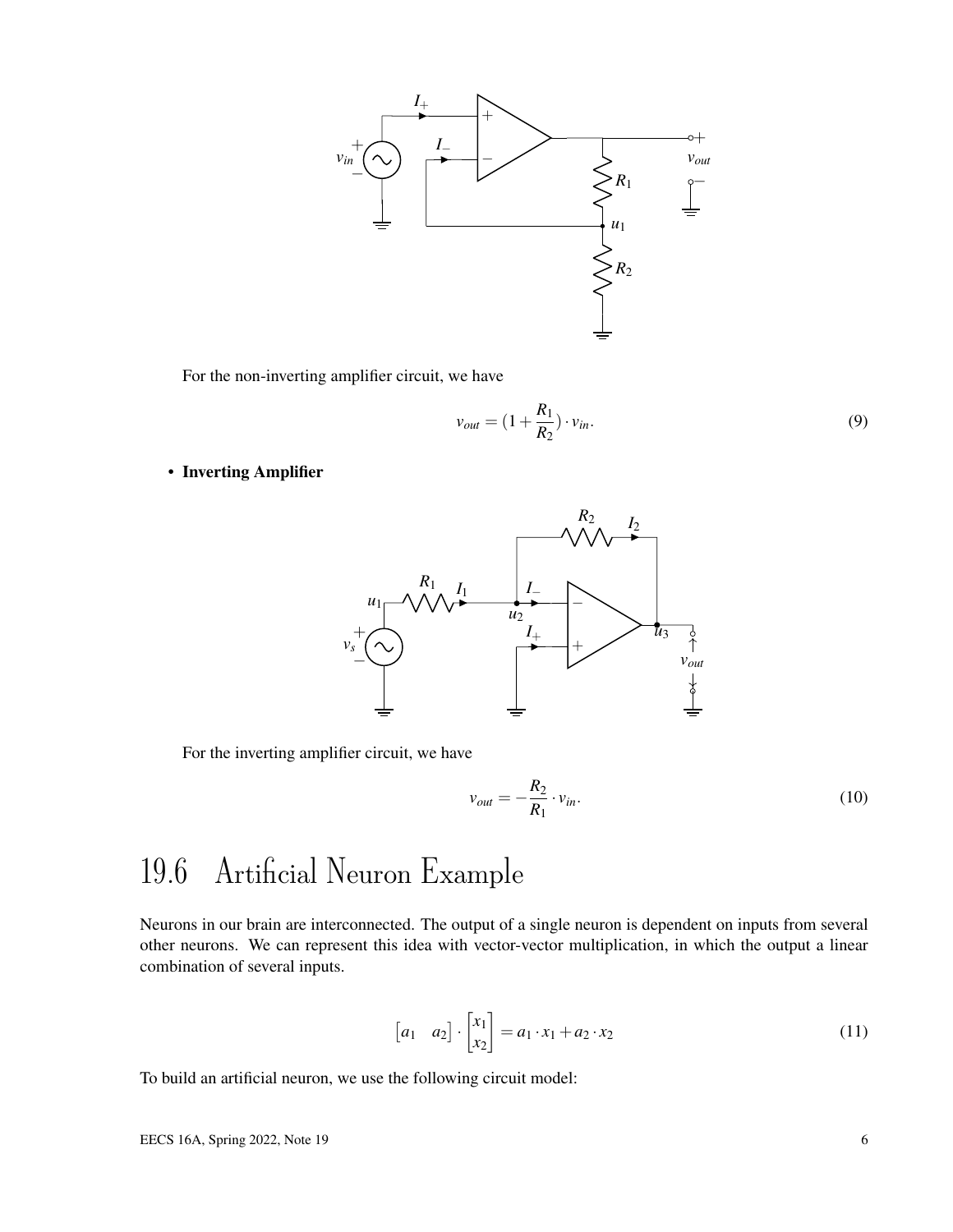

Let's analyze this circuit. First, let's apply the first golden rule, *I*<sup>−</sup> = *I*<sup>+</sup> = 0. Applying KCL at the node labelled *u*−, we have

$$
I_1 + I_2 = I_- + I_3 = 0 + I_3 = I_3. \tag{12}
$$

Hence, we have

$$
I_1 + I_2 = I_3. \t\t(13)
$$

Now by the second golden rule and the fact that the positive input terminal is connected to ground (which implies negative feedback), we have

$$
u_{+} = u_{-} = 0. \tag{14}
$$

Applying Ohm's law at each of the three resistors, we have

$$
I_1 = \frac{v_1 - u_-}{R_1} = \frac{v_1}{R_1} \tag{15}
$$

$$
I_2 = \frac{v_2 - u_-}{R_2} = \frac{v_2}{R_2} \tag{16}
$$

$$
I_3 = \frac{u_- - v_{out}}{R_3} = -\frac{v_{out}}{R_3} \tag{17}
$$

(18)

Plugging in the above result to the KCL equation  $I_1 + I_2 = I_3$  derived previously, we have

$$
\frac{v_1}{R_1} + \frac{v_2}{R_2} = -\frac{v_{out}}{R_3}.
$$
 (19)

Multiplying both sides by  $-R_3$ , we have

$$
v_{out} = -\frac{R_3}{R_1}v_1 - \frac{R_3}{R_2}v_2, \tag{20}
$$

EECS 16A, Spring 2022, Note 19  $\frac{7}{2}$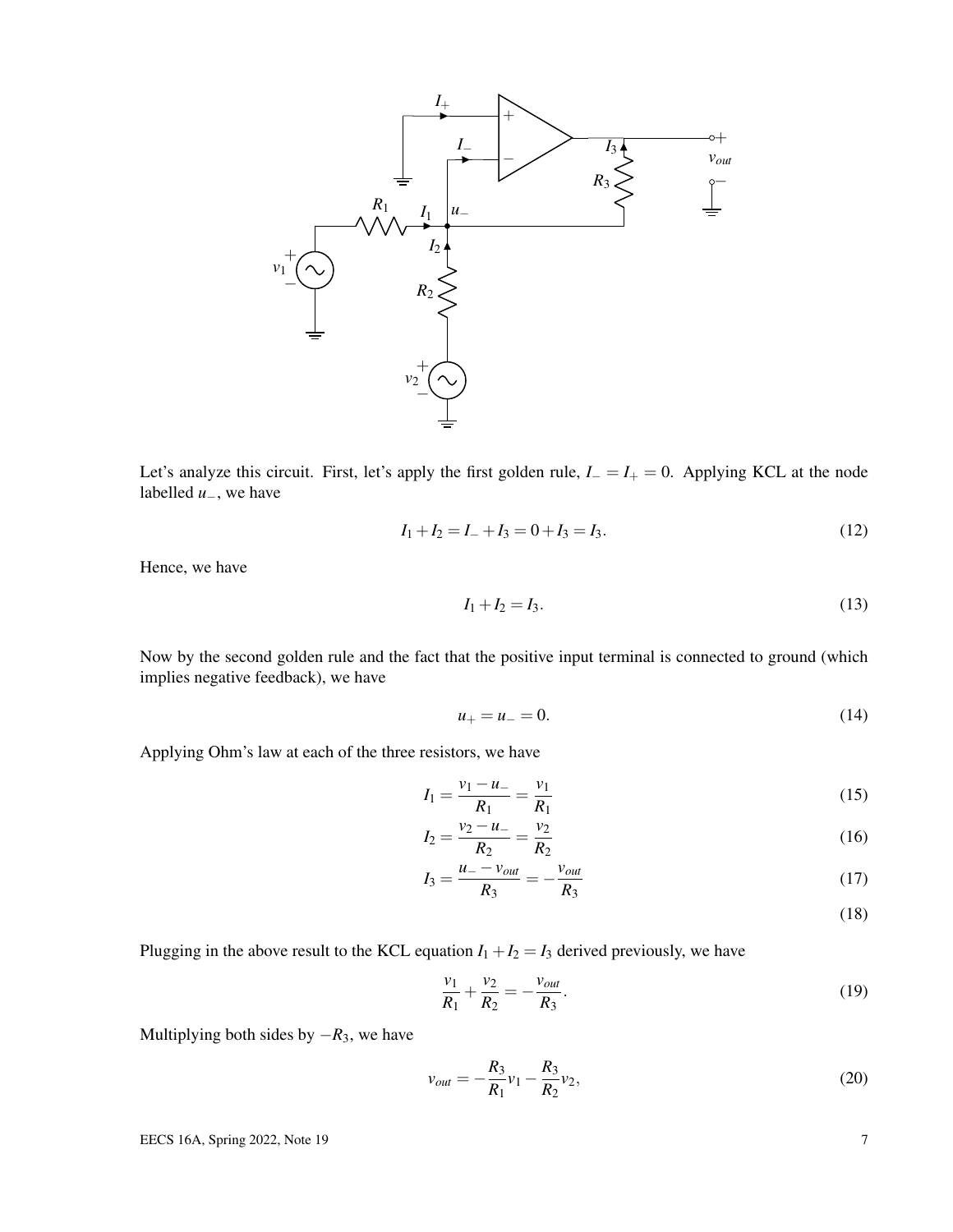relating the final output with the two inputs  $v_1$  and  $v_2$ , which are  $x_1$  and  $x_2$  in equation (11). Now,  $a_1 = \frac{R_3}{R_1}$  $\frac{R_3}{R_1}$ ,  $a_2 = \frac{R_3}{R_2}$  $\frac{R_3}{R_2}$ . This circuit is named "inverting summing amplifier" — since  $R_1, R_2, R_3$  are resistors and all have positive values, the coefficients  $a_1$  and  $a_2$  are all negative. How do we make  $a_1$  and  $a_2$  positive instead? By adding another inverter amplifier circuit at *vout*, we can get positive coefficients.



Now we have

$$
v_{ana} = -\frac{R_3}{R_1}v_1 - \frac{R_3}{R_2}v_2.
$$
 (21)

For the inverting amplifier just added

$$
v_{out} = -\frac{R_4}{R_4} v_{ana}.\tag{22}
$$

Hence,

$$
v_{out} = \frac{R_3}{R_1}v_1 + \frac{R_3}{R_2}v_2.
$$
 (23)

Now we have positive coefficients  $a_1 = \frac{R_3}{R_1}$  $\frac{R_3}{R_1}$ ,  $a_2 = \frac{R_3}{R_2}$  $\frac{R_3}{R_2}$ .

# 19.7 Loading and Buffering

Consider the following *unity gain buffer* (we'll see why it's called that shortly).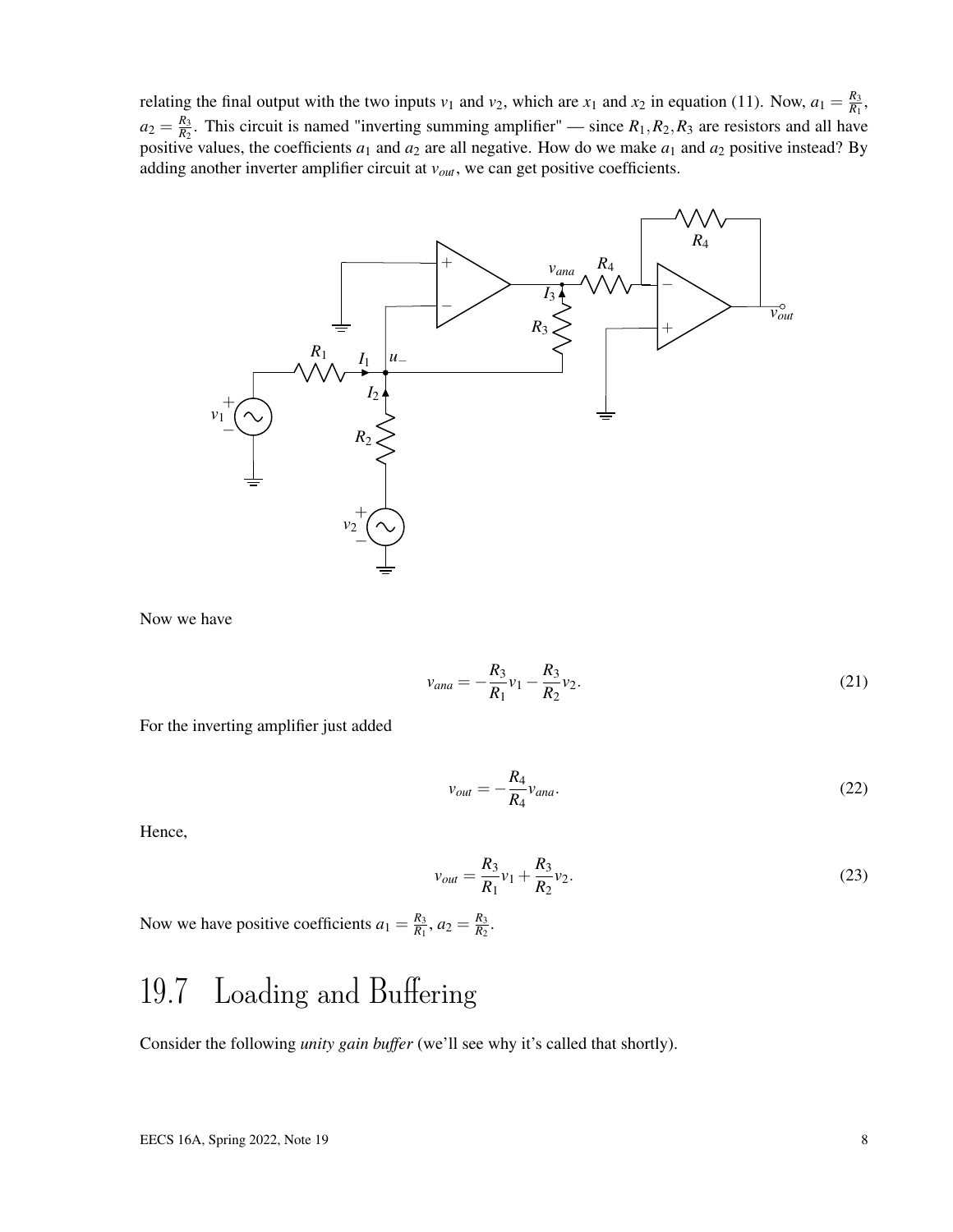

To analyze this circuit, we first notice that  $u_+ = v_{in}$  and  $u_- = v_{out}$ . We apply the second golden rule,  $u_+ = u_-,$ which tells us

 $v_{in} = v_{out}$ .

The input and output voltages are the same! (This is where the term *unity gain* comes from). Does that mean that this circuit is useless? No! To see why, let's look back at the DAC-speaker example from the last note. Recall that we want to drive our speaker using the output voltage from our DAC (let's suppose that no amplification is necessary). We model our DAC with its thevenin equivalent circuit where  $R_{TH} = 1k\Omega$ , and we model the speaker as an  $8\Omega$  resistor connected to ground.



In this example, we'd like  $V_{speaker} = V_{DAC}$ , so that the DAC output is directly played on the speaker. We try connecting the DAC and speaker together directly:



Using the voltage divider equation, we calculate that

$$
V_{speaker} = \frac{8\Omega}{1000\Omega + 8\Omega} V_{DAC} = 0.0079 V_{DAC}
$$

which is much smaller than we'd like.

The speaker has a small resistance, so it draws a lot of current causing a large voltage drop over  $R_{TH}$ , much larger than when the speaker was not present. This effect is called loading. Loading effects make it much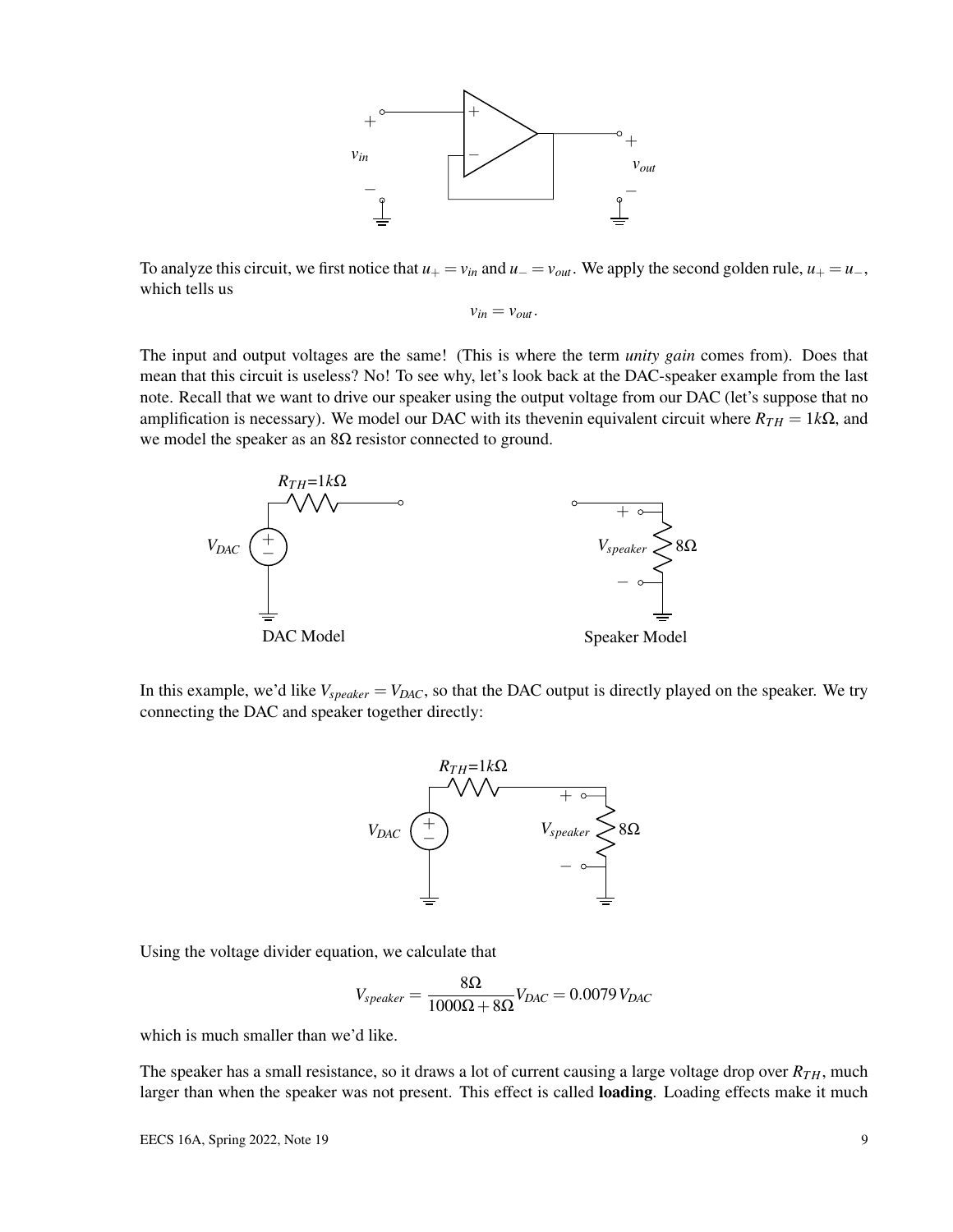harder to design circuits because they mean that the DAC will behave differently depending on what it's connected to. Specifically, if the circuit afterwards draws current through  $R_{TH}$ , then the output voltage drops. Furthermore, the amount it drops depends on the speaker's resistance — but we don't want to have to redesign our circuit every time we buy a new speaker!

This is where our unity gain buffer from before can help. Rather than connecting the DAC and speaker directly, we include the buffer in between as follows:



From the first golden rule, we know that  $i_{+} = 0$ . This means there is no current through  $R_{TH}$ , and therefore no voltage drop across the resistor. In other words, the op-amp does not load the DAC since it has infinite internal resistance (remember that we model the input terminals as floating nodes)! Since there is no voltage drop over  $R_{TH}$ , we know that  $u_+ = V_{DAC}$ . Combing this with our previous analysis of the buffer, we see that  $V_{DAC} = V_{speaker}$ , as desired.

Buffers are a powerful tool because they allow us to split circuits into blocks that we can analyze separately and then combine later. When circuit blocks behave the same way regardless of what they're are connected to, we don't need to worry about what's inside, making it much easier to design complex circuits.

### 19.8 Practice Problems

These practice problems are also available in an interactive form on the course website.

1. Is the following amplifier in an inverting or a non-inverting configuration?



2. In the circuit above, if  $R_s = 50 \Omega$ ,  $R_f = 100 \Omega$ , and  $V_s = 2 V$ , what is the value of  $V_{\text{out}}$ ?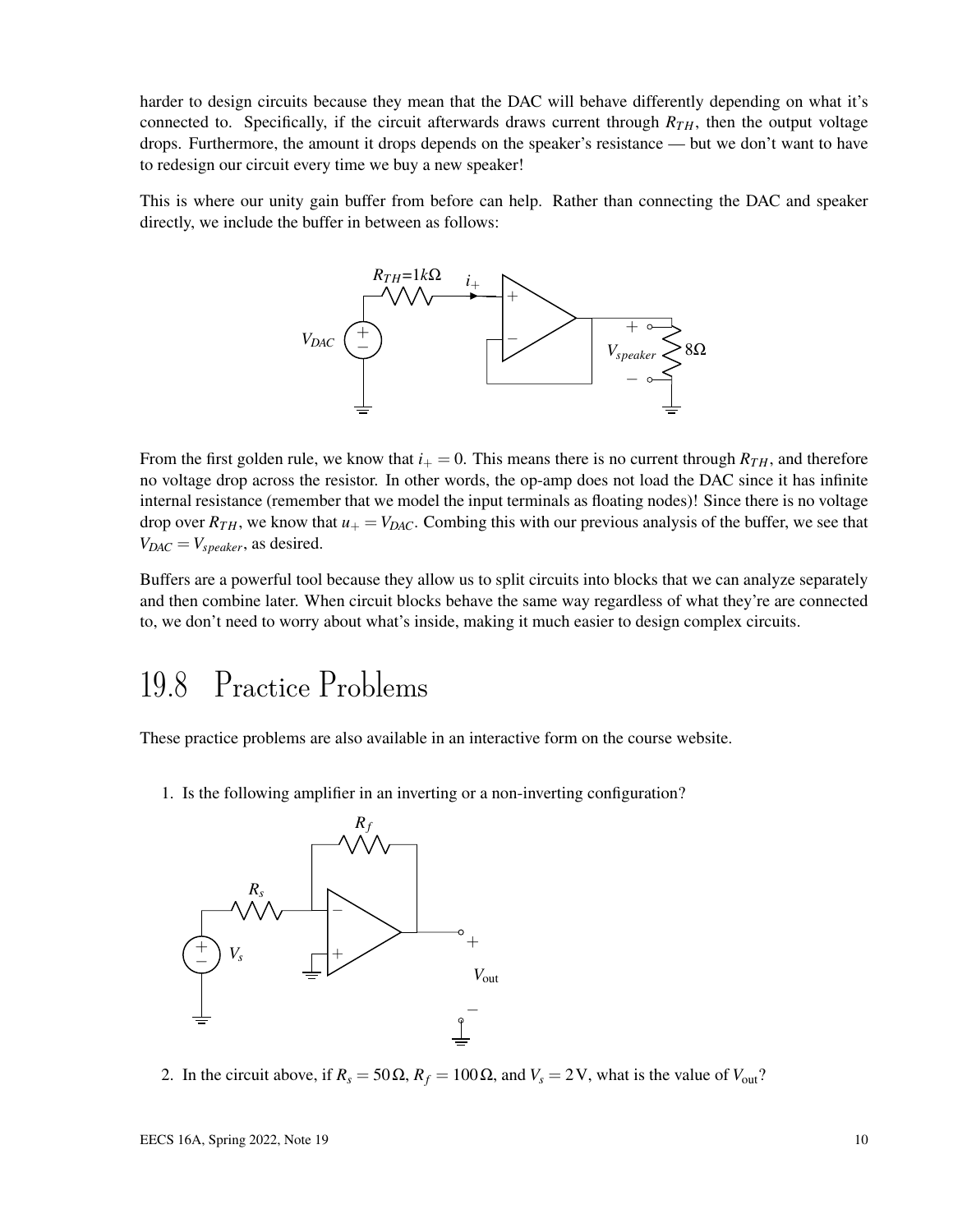3. Is the following op-amp in negative feedback?



- 4. For the circuit above, find *V*out in terms of *V*in.
- 5. True or False: An inverting amplifier can have any negative gain (for positive resistor values).



6. True or False: A non-inverting amplifier can have any non-negative gain (for positive resistor values).



7. If we placed a buffer, which is an op-amp in negative feedback that has a gain of 1, between two subcircuits, would it be the same as connecting the subcircuits with a wire?